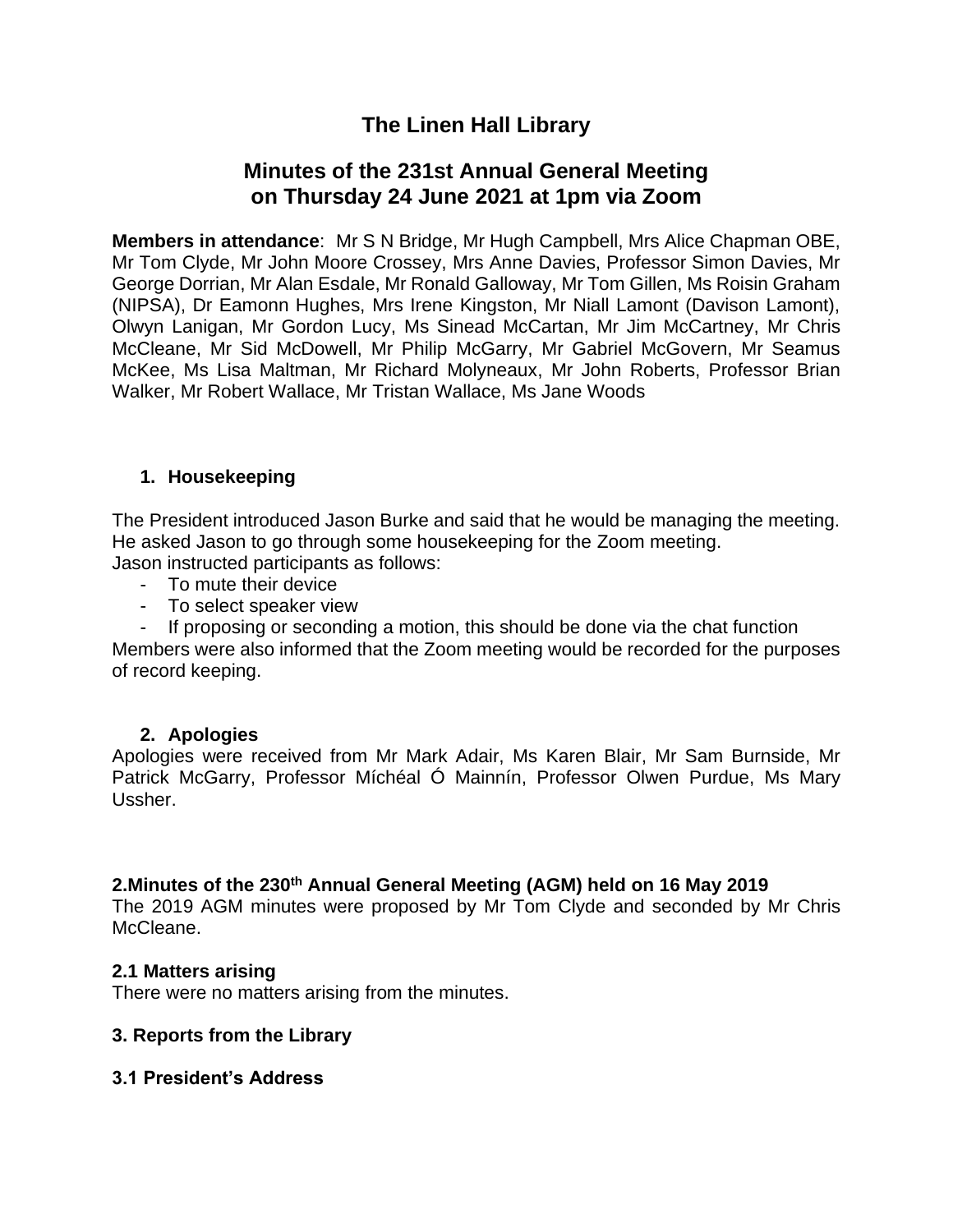The President mentioned last year's AGM; in line with the Constitution, the intention had been to hold an in-person event for the AGM, so it was deferred due to the Covid-19 pandemic, and this decision was communicated to members in April 2020, by which time the 2019 Annual Report including audited accounts was already on the Library website. The President indicated that it had proved impossible to hold an in-person AGM safely at any point in the year, as we had explained in our later message to members. This year it was still impossible to hold an in-person AGM safely but, rather than defer once more, the AGM was being conducted via Zoom.

The year 2020 had been difficult for the Linen Hall. The President expressed his gratitude to Sir Van Morrison, who generously gave a fundraising concert at the Lyric Theatre, and acknowledged the generosity of David Torrens of No Alibis bookstore, who donated the takings from the bookstall he ran at the concert. The President thanked Mr John Moore Crossey, a former employee of the Library, who had over the past couple of years made remarkable contributions to our holdings in Irish and local studies.

The President said that the Library had been unprepared for the effects of the pandemic on its day-to-day working but it had been a particular honour for him to see the speed, efficiency and goodwill with which staff and members adapted to the strange new circumstances. He mentioned that the Library had had to lock down in mid-March, but by the end of the month the Linen Hall Library Reading Group had been online, and on April 1st the first virtual exhibition had been launched. By the end of April, "extraORDINARYwomen" had been launched, the first online lecture had been given, and the Board of Governors had met over Zoom. The President thanked and paid tribute to the Library's staff and its members for making this rapid response possible. Although the building had been closed for long stretches of the year, the work of the Library had continued thanks to the dedication of the staff; those staff who could work from home had been carrying out their normal duties, and we had been able to make use of the furlough scheme for those staff for whom working from home was not possible.

The President said that the Library was grateful to have received emergency funding from The National Lottery Community Fund, The National Lottery Heritage Fund, the Department for Communities, and the Arts Council of Northern Ireland. He said that the bids for these funding schemes had been successful because of the hard work of the staff, in particular the Director and Finance Manager.

The President concluded with heartfelt thanks to the Library staff, volunteers, members, and Governors.

#### **3.2 Director's Report**

Ms Julie Andrews, Director, thanked members for attending the AGM and gave an outline of activities in the Library in 2020.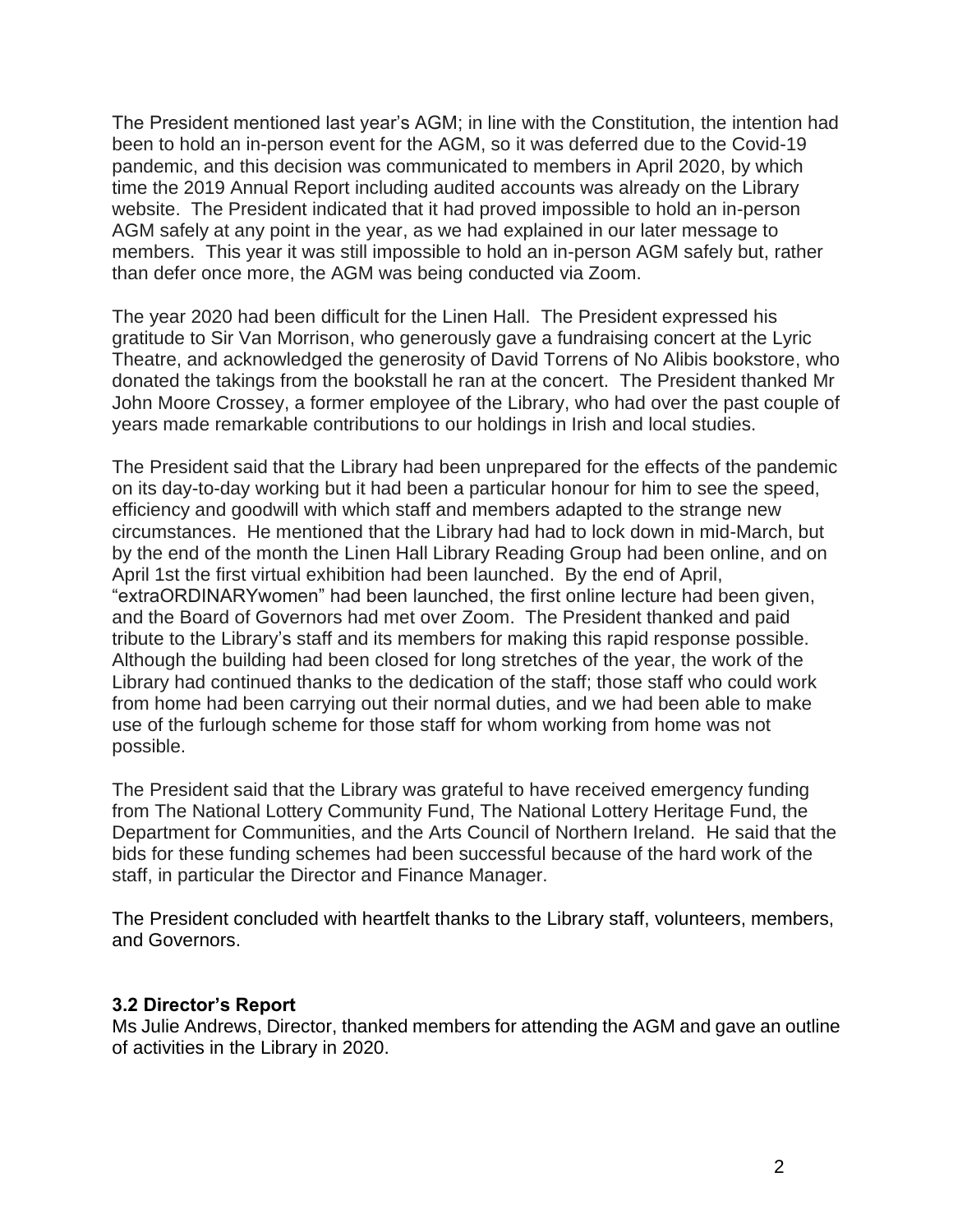The Director remarked that it would be an understatement to say that 2020 had been exciting and challenging, due to the COVID-19 pandemic. She did stress the word 'exciting' as the Library had risen to the challenges and considered new opportunities.

The Library closed on 18<sup>th</sup> March 2020 but all core members of the team had a device to work on from home and were connected to the office network, so home working was able to start immediately. It was a great financial relief to learn about the furlough scheme and the emergency programmes that started to be announced by various funders. Unfortunately, some of the staff did have to be placed on furlough and the Director thanked them for making their contribution in this way. She made special mention of Dicky, Facilities Officer, who came regularly into the Library during lockdown, to ensure maintenance tasks continued and that the building was safe and secure.

Head of Marketing, Rachel Wetherall, and Arts and Cultural Programmer, Jason Burke, rose to the challenge of promoting the Library online. In unprecedented circumstances, an online arts and cultural programme was born. The first online event was by Dr Gavin Hughes on Anzac day. Other speakers included Professor Eunan O'Halpin, Gareth Mulvenna, Michael Boyd, and Paul Donnelly. There were regular monthly meetings of the Linen Hall Book Club and the Irish Language Reading group, and the establishment of an LGBTQ+ History Group. The quality of the online programming attracted large international audiences and kept both the Library and its Collections relevant to people when the physical doors were shut.

During 2020 the Library received funding from the Department for Communities, Belfast City Council, The National Lottery Heritage Fund; Ulster Scots Agency and Foras na Gaeilge.

By the end of 2019 it had been confirmed that the Library had been successful in two bids to the Department for Communities, for the development of the Library's Children's Collection and a second for museum engagement. The museum engagement project was completed in the early part of 2020, and acquisitions for the Irish Children's Library were made by the Librarian while working from home.

At the 2019 AGM the development phase of the 'Seen and Heard" Project had been discussed. This had been successful and culminated in an application to The National Lottery Heritage Fund at the end of 2019 for the newly titled "extraORDINARYwomen" project. Match funding was secured from the Department of Foreign Affairs (Peace and Reconciliation Fund), the Foyle Foundation and Tourism NI. Further match funding was received from the Department for Communities in 2021. The delivery phase of the project commenced in April 2020 during lockdown and, although some of the staff were furloughed at times during 2020, the project was continuing with the support of its funders. This involved the employment of seven people in a project team in the Library.

The Library was fortunate to receive emergency funding from The National Lottery Heritage Fund in July, which helped support core costs alongside upgrading IT equipment. Funding was received from the COVID-19 Charities Fund distributed by the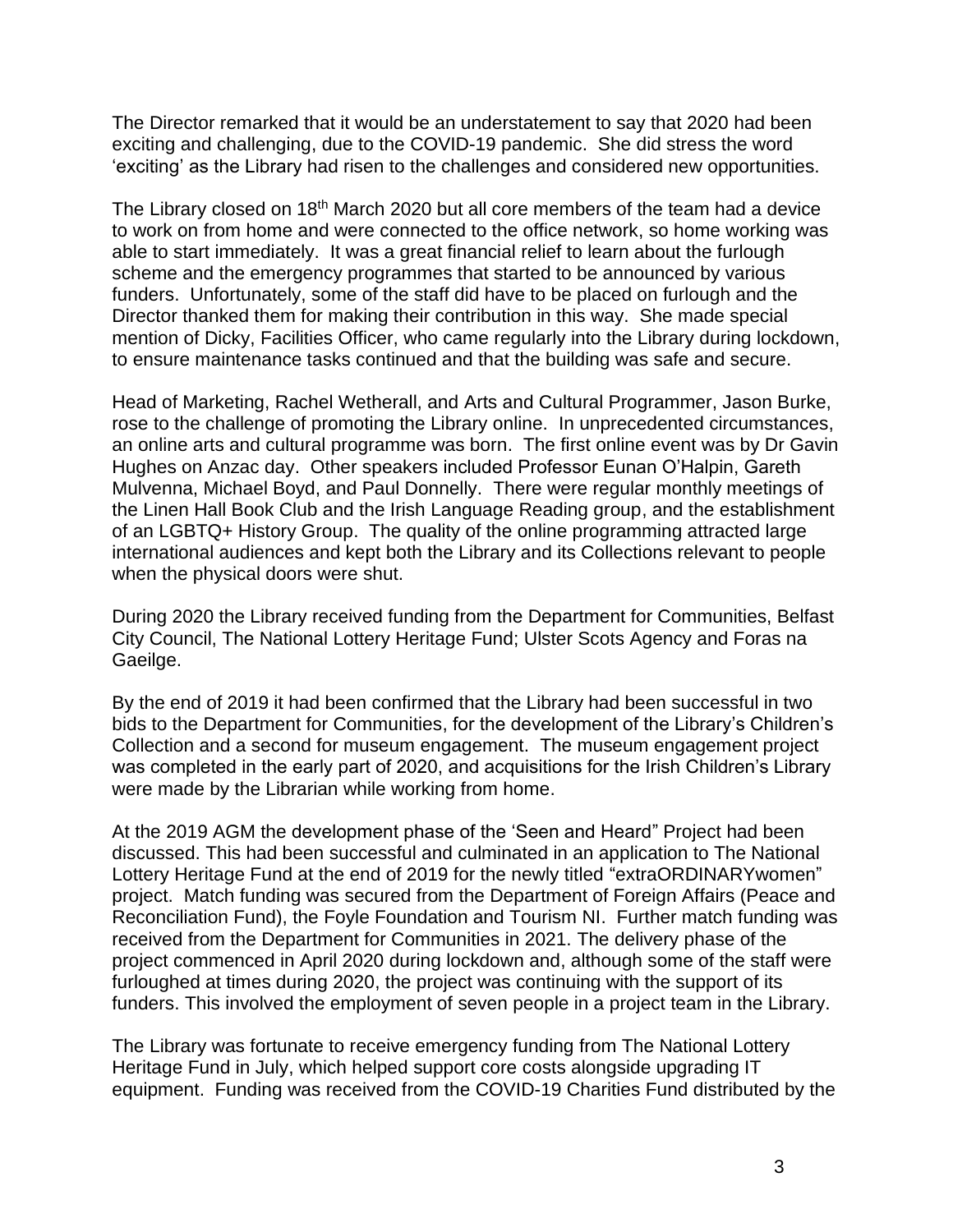Department for Communities and The National Lottery Community Fund. Additional funding was received from the Arts Council of Northern Ireland's Organisations Emergency Programme (OEP) in August 2020, which allowed the development of Arts and Cultural Programming for the continuation of the financial year.

Funding was received from both the Ulster Scots Agency and Foras na Gaeilge for conservation of our languages collections. Opportunities also arose towards the end of 2020 to apply for additional funding from the Ulster Scots Agency.

In Summer 2020 a tender was put out for a new café operator. This was won by the Writers Café Group in early September, after consideration of financial bids and fit with the Linen Hall. However, due to another lockdown in October 2020, the café was not able to open its doors until 2021.

Later in 2020 applications were submitted to the Shared History Fund, distributed by The National Lottery Heritage Fund on behalf of the Northern Ireland Office, and the Heritage Recovery Fund, distributed by The National Lottery Heritage Fund on behalf of the Department for Communities. Outcomes of these were received in 2021 and will be reported on at the AGM next year. This funding allowed the Library to commission evidence-based reports which will help us with future funding applications.

Our 'Making the Future' programme in partnership with the Nerve Centre, PRONI, and National Museums NI, and funded by SEUPB, continued throughout the COVID-19 restrictions. The project embraced new technologies and online communication with individuals and groups across Northern Ireland and the border counties.

In conclusion the Director thanked the Board of Governors, Managers, Staff and Volunteers for their support throughout the year.

#### **3.3 Librarian's Report**

Ms Samantha McCombe, Librarian, reported on library services.

Thanks to funding from the Department for Communities we were able to enhance our children and young adult collecting to include works by writers and illustrators from or based in Northern Ireland and Ireland; books for children and young adults in the Irish language and Ulster-Scots; and from writers across the world which celebrate inclusivity and diversity allowing voices which reflect a modern, confident and outward looking society in Northern Ireland to be collected and shared.

Thanks to the generosity of our Members, the endowment fund supplied funds for the continued conservational binding of issues of the Belfast Newsletter.

Ongoing support from the Ulster-Scots Agency allowed us to build upon work undertaken to identify and mitigate against risks to the Belfast and Provincial Printed Books collections - including stabilising and conserving the rarest and most fragile items in these irreplaceable collections.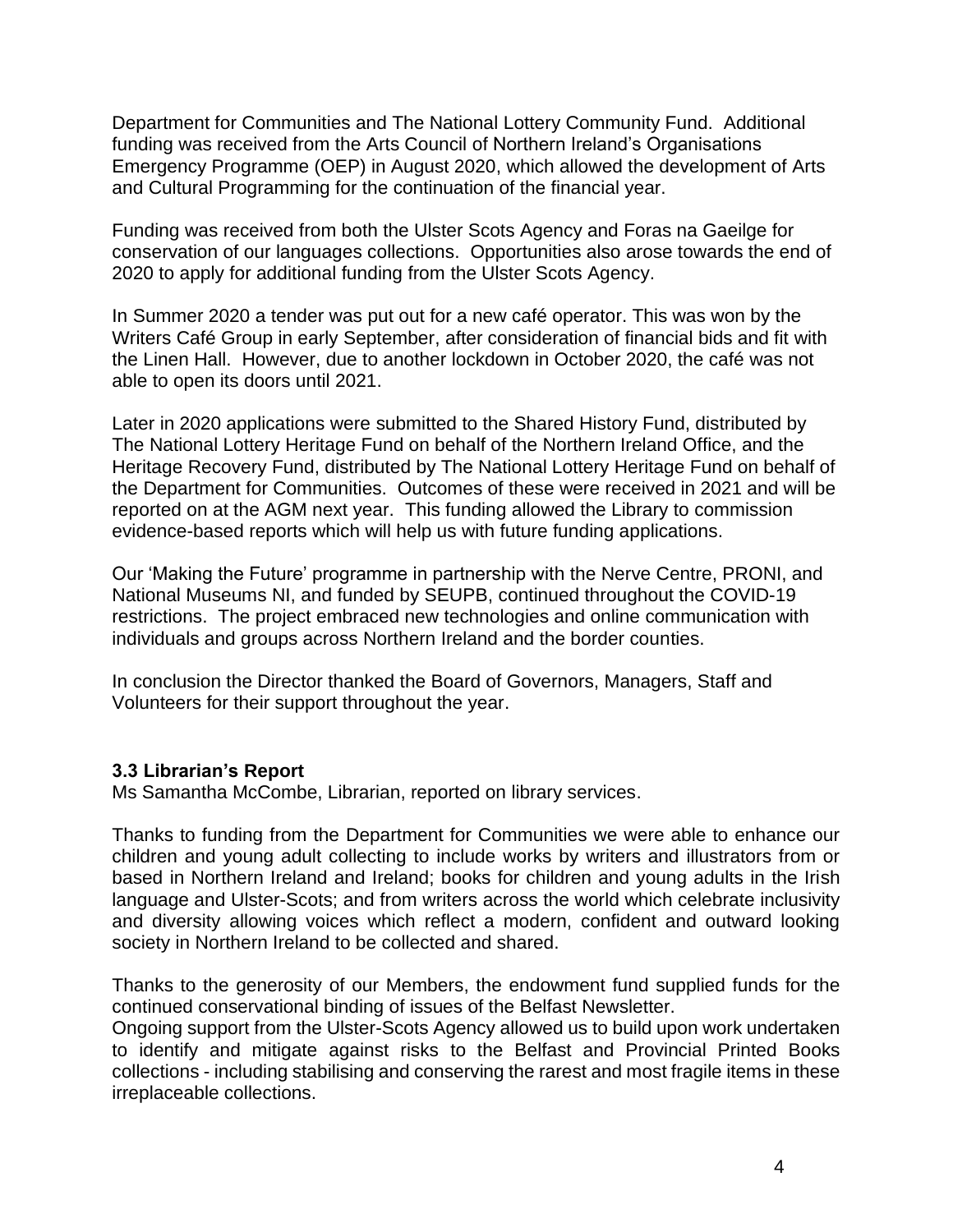We were also able to catalogue undocumented Belfast and Provincial Printed Books identified during the review of onsite and offsite storage which greatly increases the visibility and accessibility of these volumes and enhances the knowledge and understanding around early local printing.

The Linen Hall Library has over 4,000 items in its Irish language collection dating from the 18th century. Thanks to funding from Foras na Gaeilge, in 2020 we conserved rare and unique Irish language materials including treasures of the collection such as the Robert McAdam comparative lexicon. The lexicon dates from circa 1885 and consists of handwritten volumes of comparisons of Irish headwords with 28 other languages from Scottish to Manx Gaelic to Sanskrit.

The Librarian reminded Members that the archive rooms have benefitted in recent years from having state of the art close control units installed which environmentally control the archive rooms guaranteeing optimum temperature and relative humidity. Now, in addition to fire detection, a fire suppression system has been installed in each archive room for maximum protection.

The Librarian explained that the extraORDINARYwomen project focuses on the culturally and historically significant collections and archives of the Library which reflect and illustrate women's lives and experiences in Northern Ireland since 1965. In terms of legacy, the extraORDINARYwomen project also allows for the creation and capture of heritage through contemporary collecting, and donations, and in 2020 we were overwhelmed by the additions to the collections which the project has facilitated. A motif for the extraORDINARYwomen project is a piece by renowned artist Ursula Burke which we were able to acquire under a Northern Ireland Museum Council grant.

The Librarian stated that a full list of donors to the collections is included in the annual report, but she made special mention of Mr John Moore Crossey. Mr Crossey was Sub-Librarian of the Linen Hall from 1956-1959 before emigrating to the United States of America to continue his library career in such illustrious institutions as Yale University. Mr Crossey's interest in and affection for the Linen Hall sustained. Mr Crossey's tremendous generosity has allowed us to add thousands of Irish and local studies books to our collections.

The Librarian thanked the Board of Governors, Director, Monica, Melissa and the collections team, and Members for the support received during 2020.

## **4. Annual Report and Accounts for 2020**

#### **4.1 Finance Report**

The Finance Manager, Ms Karen Law, had prepared a summary of financial results and highlighted the following:

The Library experienced a challenging year in financial terms in 2020, with its doors closed to members, visitors and the majority of staff for 26 weeks out of 52. Of the 26 weeks that we were not in full lockdown, only the first 12 weeks of the year allowed for our normal trading activities in room hire, tours, ticket sales, the café and the gift shop, although the charity bookshop was able to open a little more often through the year than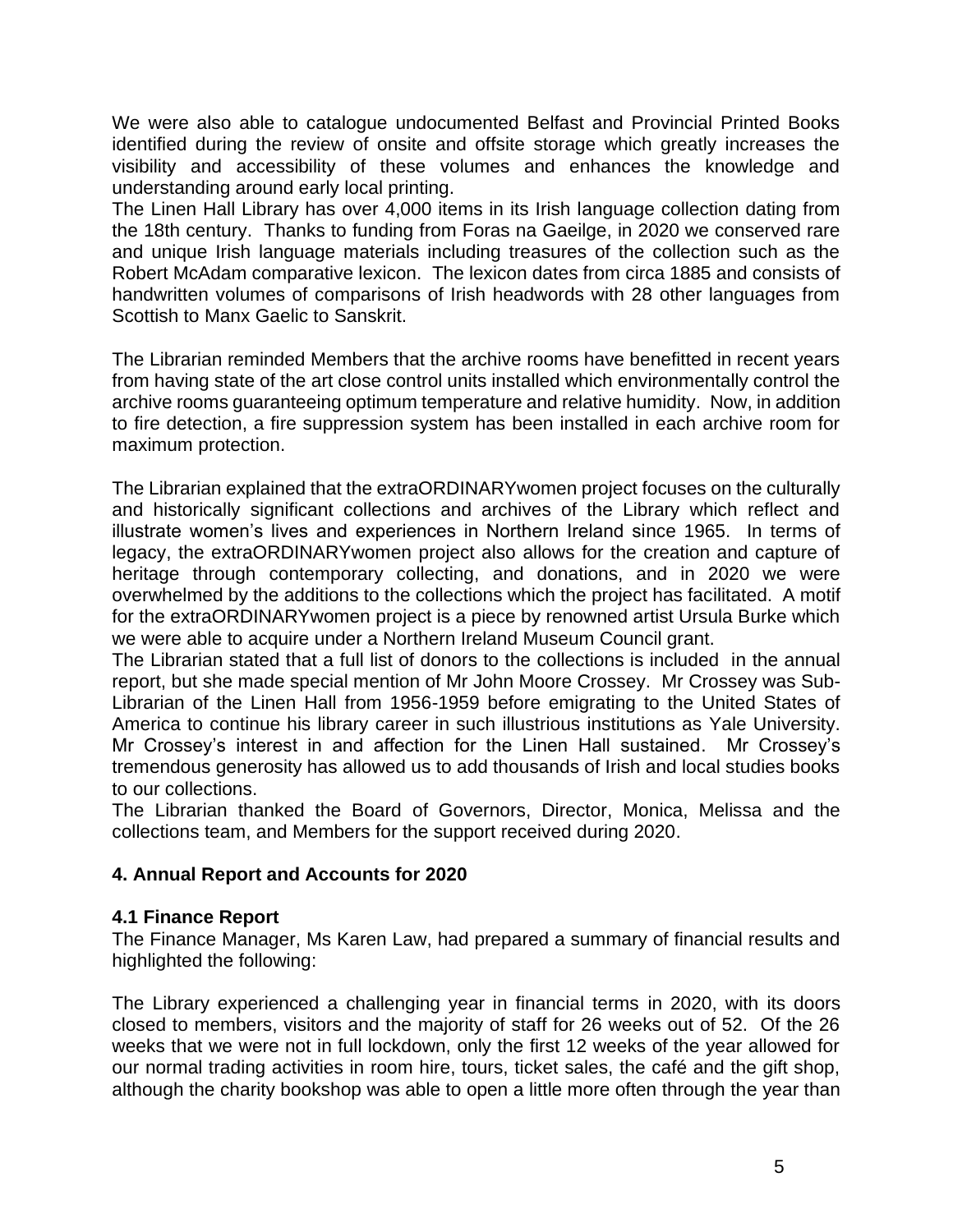the Library itself. Visitor-facing staff and others whose jobs were not suitable for working from home were put on furlough while some core staff and project staff continued to work, with the Facilities Officer braving the trip into the city centre to keep a regular check on the building and critical services such as the air conditioning in the archive rooms.

The Finance Manager's first priority was to make the financial case for grant assistance from various funders; grants to replace lost trading income, to cover the additional costs that came with the pandemic, and to provide the opportunity for extra projects to build up resilience and prepare the Library for enhanced performance in future. The management team was successful in securing emergency funding from National Lottery Heritage Fund, the Department for Communities, the Ulster-Scots Agency and Arts Council NI as well as availing of the Coronavirus Job Retention Scheme and the Department of Finance Localised Restrictions Support Scheme.

The balance on the bank overdraft, which is a fair reflection of operating activity as well as some timing factors, was only £6,000 at the end of 2020, compared to £129,000 at the end of 2019. We also came through 2020 with a small operating surplus of £23,000.

Comparing 2020 to 2019, the Library's total income increased from just over £1m to £1.26m, the largest difference between the two years being in Core Grants and Grants for Special Projects, with 2020 grant income much higher in both relative and absolute terms. Grant income from all sources was £861k in 2020, compared to £483k in 2019, with funding for special projects up by £202k and grants towards core operating costs up by £176k; the main drivers of these increases were the Covid-19 emergency funding obtained and the delivery phase of the extraORDINARYwomen project which started in April 2020.

The Department for Communities maintained its core grant to the Library at £246,000 for the third year in a row in the 20/21 financial year, whilst Belfast City Council core funding was reduced from £35,000 to £30,000, under the terms of their letter of offer covering four years until March 2024.

Income from membership subscriptions, which also help to fund core running costs, decreased in 2020 from £138,000 to £127,000, with some members delaying payment of their subscriptions while the Library building was closed, but we have not seen a corresponding fall in membership numbers and a good many people chose to join the Library after enjoying the online programme of events.

Income from donations and legacies fell from £151k in 2019 to £91k in 2020, as the earlier year had benefitted from several generous legacies, but all gifts and legacies are gratefully received, whether to general funds or to the Linen Hall Library Endowment Fund.

Whilst we did retain our two commercial tenants, Hotel Chocolat and Molton Brown, throughout 2020, their trading circumstances were difficult too, and we experienced delays, uncertainty, and some reduction in our rental income as a result.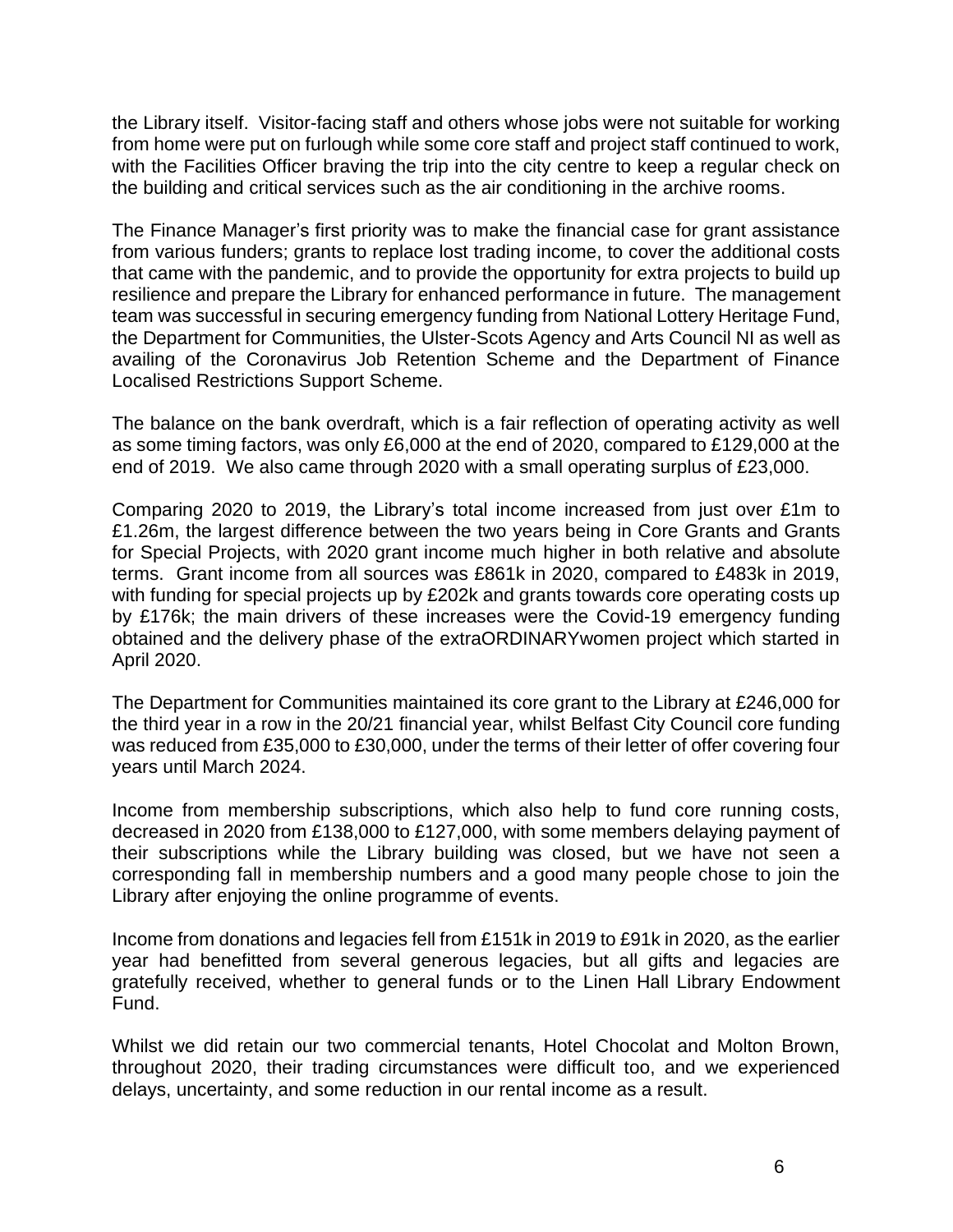In normal times, all of the Library's sources of core income taken together are not sufficient to meet its running costs in full, and we rely on trading income derived from tapping into the earning potential of its unique assets. Our Charity Bookshop sales, café income, sales of gift items, commercial use of the Library's facilities for room hire and filming, box office income and Library tours were all heavily impacted by the periods of closure and curtailed physical activities in 2020.

On the cost side, again comparing 2020 to 2019, total expenditure (other than those costs flowing from the pension scheme) increased by £16,000, and this increase related mainly to higher spending on funded projects. Core staff costs were reduced by £51,000, establishment costs by £31,000 and administration and financial costs by £12,000. Fundraising trading costs fell by £26,000 with the curtailment of these activities during lockdown.

The Library operates a defined benefit pension scheme through NILGOSC, the Northern Ireland local government scheme, and the Library's section of the NILGOSC scheme was in deficit by £804,000 at the end of 2020, which was a substantial increase over the £357,000 deficit at the end of 2019, but this was due to actuarial movements which are outside of the Library's control. The cost of pension contributions, net operating charge and related finance in 2020 was £255k, up from £168k in 2019.

The bank overdraft stood at £6,000 at the end of 2020, an improvement of £123,000 over the 2019 position, and although this balance does vary significantly over the course of a year, depending on the timing of income which can be outside of the Library's control, the comparatively healthy year-end position was reflective of the small trading surplus achieved in 2020. We work within an overdraft limit of £150,000 and enjoy a good working relationship with Danske Bank.

The Library also has investments and cash on deposit with the Northern Ireland Central Investment Fund for Charities, with Danske Bank and with Cunningham Coates stockbrokers, relating to the Catalyst, McLaverty and New Linen Hall Endowment Funds, which, of course, are not available to cover running costs.

Regarding the Library's reserves and longer-term financial sustainability, the Library is a registered charity, and this brings both benefits and obligations. One of the obligations is to have a suitable reserves policy. The Library's stated policy is to hold a level of unrestricted funds equivalent to three months' expenditure on core activities. At the end of 2020, this figure would have been £238,000. However, Note 25 to the full financial statements shows that the technical measure of the Library's free reserves was actually a negative £179,000, leaving us at over £400,000 short of a healthy reserves position. In practical terms, this means that whilst the Library holds valuable assets in its collections and its building, cash flow needs careful management and constant monitoring, and we are vulnerable to the effects of any one source of funding being unexpectedly withdrawn. It also underlines the need to keep all costs under strict control and to maximise income.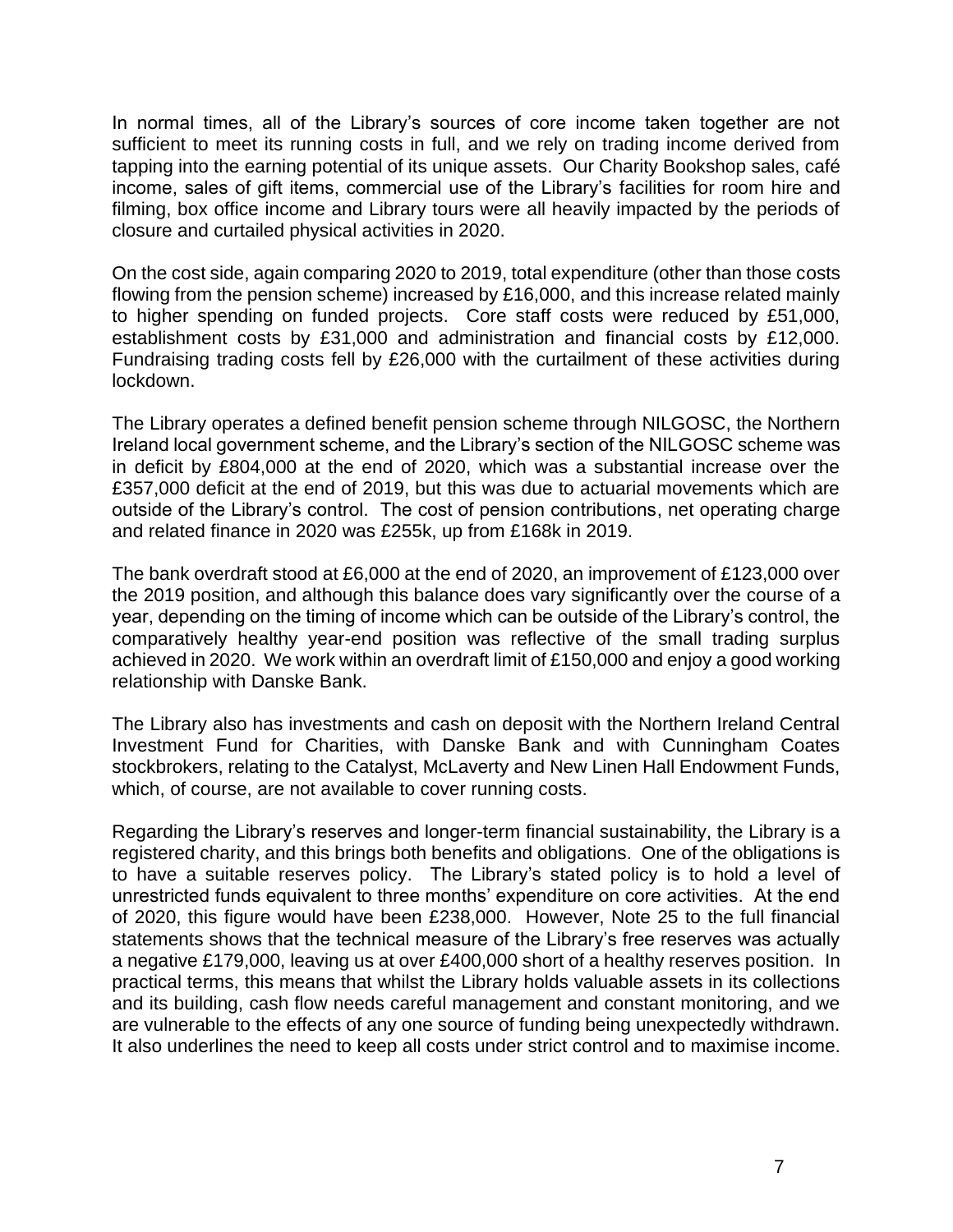#### **4.2 Approval of Annual Report and Accounts**

Professor Brian Walker proposed the acceptance of the Annual Report and Accounts; this was seconded by Ms Anne Davies and was duly adopted.

#### **5. Election of Governors**

The President explained that there were no vacancies on the Board Governors as everyone was mid first or second term.

#### **6. Election of Auditors**

It was agreed that Finegan Gibson should continue as auditors for the incoming year.

This was proposed by Mr Simon Bridge and seconded by Mr Chris McCleane

#### **7. Any Other Business**

The President said that, due to the generosity of Mr John Moore Crossey, the Board of Governors had decided to award Honorary Membership to him.

#### Questions

The President said that we had asked for questions to be submitted in advance as it was an online meeting.

Mr Hugh Campbell had asked how membership was holding up. This was passed to the Finance Manager, Karen Law, to answer. The Finance Manager said that confirmed net membership numbers had reduced by only ten, but membership income received in the year had fallen by around 10% due to delays in people paying their membership subscriptions in person during the pandemic. She said that there had been twenty-two new members in the period from January to May 2021. There was also growth in associate memberships from abroad due to the successful programme of online events. Membership numbers had held up better than originally feared, in that the revised budgets for 2020 had allowed for a fall of 20% in membership income due to the pandemic.

The second question was from Mr Simon Bridge, prompted by Nassim Nicholas Taleb's book *Antifragile*. He invented that word for the opposite of 'fragile' which, he suggests, is not 'robust' because if something robust is handled roughly it is likely to be unchanged - and he wanted a word for something which, as a result, got stronger. So, in that spirit, would it be fair to ask to what extent and/or in what ways the Linen Hall Library might emerge from the pandemic stronger that it was beforehand? The President asked the Director to answer this question. The Director said that there will be tough times ahead, but we have tried to seize opportunities**.** Arts and Cultural programming moved us forward unintentionally to online international audiences and changed the Library's audience demographic. Heritage Emergency fund was applied for in 2020 but the outcome and impact of this happened in 2020. The Director reported that sustainability and resilience was considered when making this application, as well as immediate needs. Examples of things that have been happening in 2021 include: